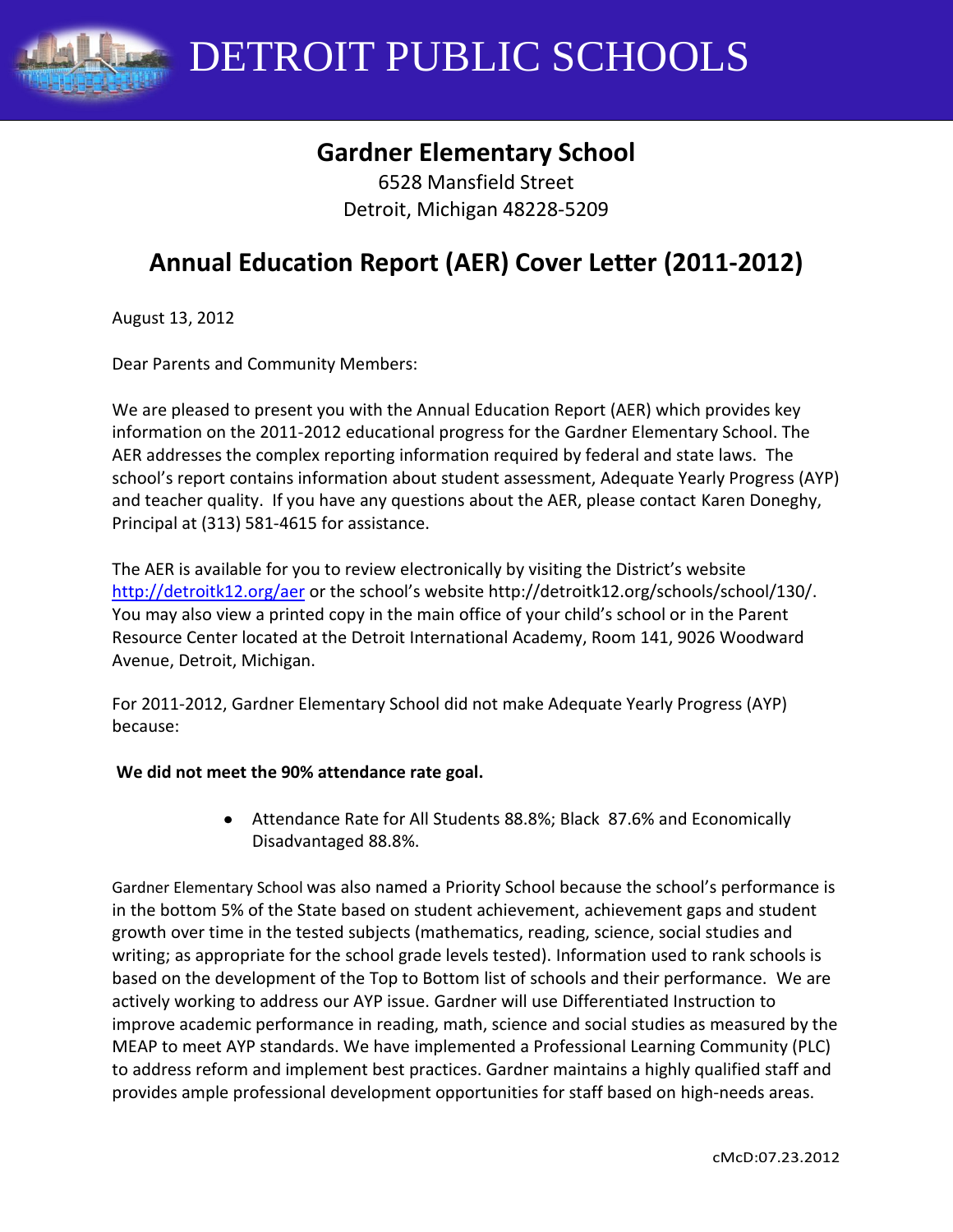We will use Title I funds to maintain support staff and support programs aimed at small group instruction for academic gain and to integrate parents and community within our instructional program. We also use infuse technology into daily instruction to enhance learning opportunities for students and to address individual needs. Gardner continually evaluates and adjusts programs to meet the ever changing needs of all of our students.

# **Parent Involvement**

Gardner has developed a comprehensive Parent Involvement Policy, Parent Compact and Parent Involvement Calendar to guide parental involvement.In order to achieve our goal of becoming a center of excellence we must have the support of every parent and guardian. Not only is it imperative that parents attend the quarterly parent-teacher conferences to keep abreast of their child (ren)'s progress, we need all parents to attend any activities concerning their children. For example, new parents should attend our orientation meeting for new students, and all parents should attend the Open House in September. We recommend that all parents or a representative attends the monthly LSCO parent meetings as well. Throughout the school year, we have planned activities to enhance the education of our students, benefit our parents and community and have parents on our School Improvement Team and PLC, so they can share in the school decision-making process.

Parents are also encouraged to monitor their children's school preparation in the morning and help them arrive in a timely manner. Parents must ensure that students only miss school when it is an emergency or illness and that the parent provides in writing an excuse for each day that the students are absent. The School Improvement Team has revised our attendance plan that details the requirements for attendance as well as strategies to improve student attendance. Our plan provides incentives and consequences for families that do not meet the district's mandatory attendance policy. This plan will be included in our new parent handbook and will also be handed out separately during the open house when it is discussed in a classroom setting by each teacher.

State law requires that we also report additional information.

# **Process for Assigning Pupils to the School**

During the 2011-2012 school year, Detroit Public Schools implemented the "Open Enrollment Initiative." This initiative allows students to elect to attend any Detroit Public School without being required to live within the boundary for that school. The "Open Enrollment Initiative" does not apply to the Examination High Schools, or Application Schools. Parents may enroll their child(ren) in the school of their interest as long as the school has not reached capacity for their particular grade. Enrollment preference is given to students who live within the boundary of a school. It should also be noted that transportation will not be provided for students who select a school outside of the

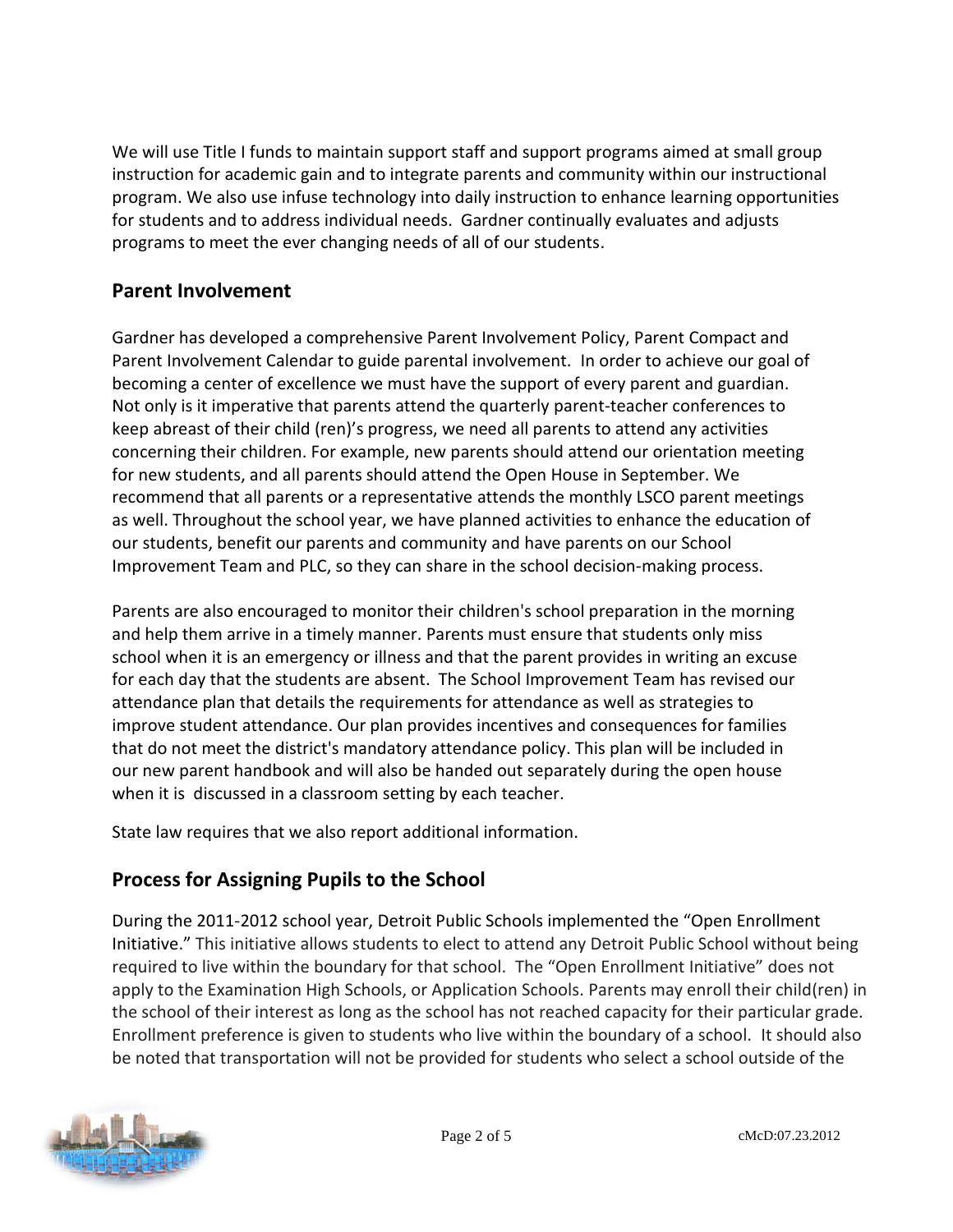boundary of their home school. "Open Enrollment Initiative" resources can be found on our website at: http://detroitk12.org/resources/prospective\_students/.

#### **School Improvement Status**

| Year      | <b>School Improvement Status</b>          |  |
|-----------|-------------------------------------------|--|
| 2011-2012 | Priority ~AYP Not Met                     |  |
| 2010-2011 | AYP Not Met - School Improvement<br>(SES) |  |

# *Detroit Public Schools' Core Curriculum:*

Consistent with the Detroit Public Schools Academic Plan for 2012-2013**,** there are aggressive plans to accelerate the rate of student achievement and to ensure that students graduate with the academic and social skills necessary for success in college and the workplace.

# **Specific curriculum actions are based on the District's five (5) pillars of student achievement:**

- I. Talent management,
- II. High quality teaching and learning,
- III. Rigorous, transparent and continuous improvement cycle,
- IV. Customer service approach to community and each other, and
- V. A secure, inclusive and dynamic culture.

An Executive Summary of the 2012-2013 Academic Action Plan, is available online at [http://detroitk12.org/content/wp-content/uploads/2012/05/FINALAcademicPlanExecutive-](http://detroitk12.org/content/wp-content/uploads/2012/05/FINALAcademicPlanExecutive-Summary_2012.pdf)[Summary\\_2012.pdf](http://detroitk12.org/content/wp-content/uploads/2012/05/FINALAcademicPlanExecutive-Summary_2012.pdf)

#### **Access to the Core Curriculum**

The instructional strategies and grade level expectations are aligned to the State standards and the NAEP. This represents the core curriculum which is supported by the texts, materials, computer software and other school level resources used daily in the classrooms. All of the professional development activities are aligned to the core curriculum.

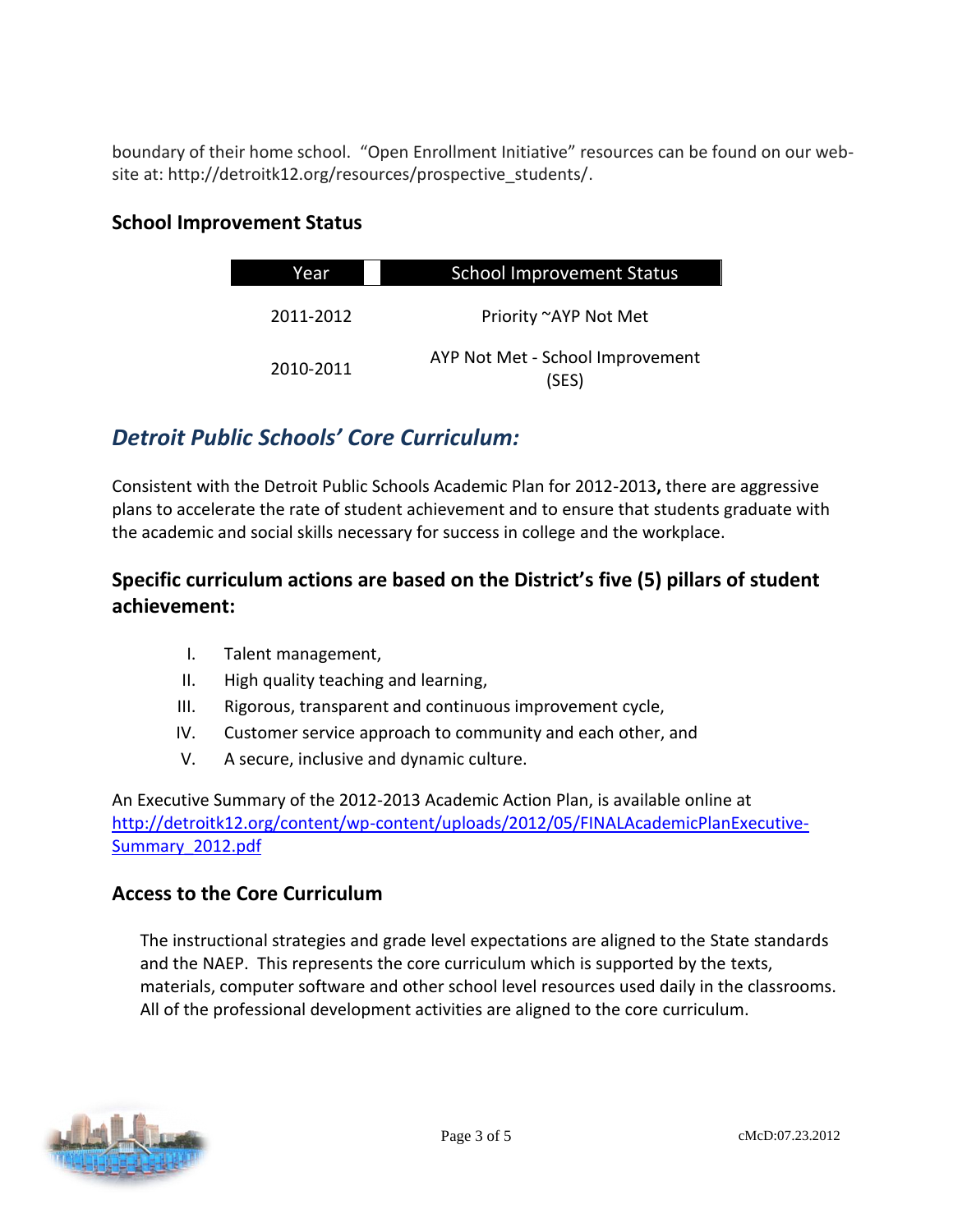## **Access to the Core Curriculum: (Continued)**

The implementation is a process delineated in the District Plan. This plan serves as the framework for each school's academic achievement plan.

The frequent monitoring of the implementation of these plans are conducted by the school diagnostic visits, review of the benchmark assessments, use of the teacher evaluation tool and adherence to the pacing calendar.

The variances from the State plan can be found in the grade level expectations which are also aligned to the higher standards of NAEP.

A Summer Parent University is offered with classes to increase parenting skills, early childhood literacy, adult literacy and GED. During the school year, the Regional Parent Resource Center is a vehicle for parents and other community members to participate in regular and on-going informational and participatory sessions focused on curriculum and instruction. Learning Village (an o line instructional management system), Web updates and semi-annual progress reports are also a means to disseminate information to parents and community.

Detroit Public Schools Core Curriculum is currently under revision. Pacing Charts and Curriculum guides will be posted to the Division of Teaching and Learning under the Leadership page of our web-site in the near future.

## **Parent Engagement**

- $\div$  Use the technology portal for parents to view daily lessons and to communicate with teachers.
- $\cdot$  Implement and follow through with the parent contracts.
- $\clubsuit$  Use the Parent Resource Center to engage parents in innovative workshops and sessions that are practical and will result in parent support to students at home.

## **Student Achievement Results**

Aggregate Student Achievement Results and Detroit Public Schools Quarterly Benchmark Assessment in Reading and Mathematics for Gardner Elementary School can be found on the Detroit Public Schools' web-page at the Research, Evaluation and Assessment site at [http://detroitk12.org/data/rea/.](http://detroitk12.org/data/rea/) The following reports are available:

- District Profile Report
- Combined School Profile Reports
- Individual School Profile Reports
- Adequate Yearly Progress (AYP) Reports
- Annual Education Report